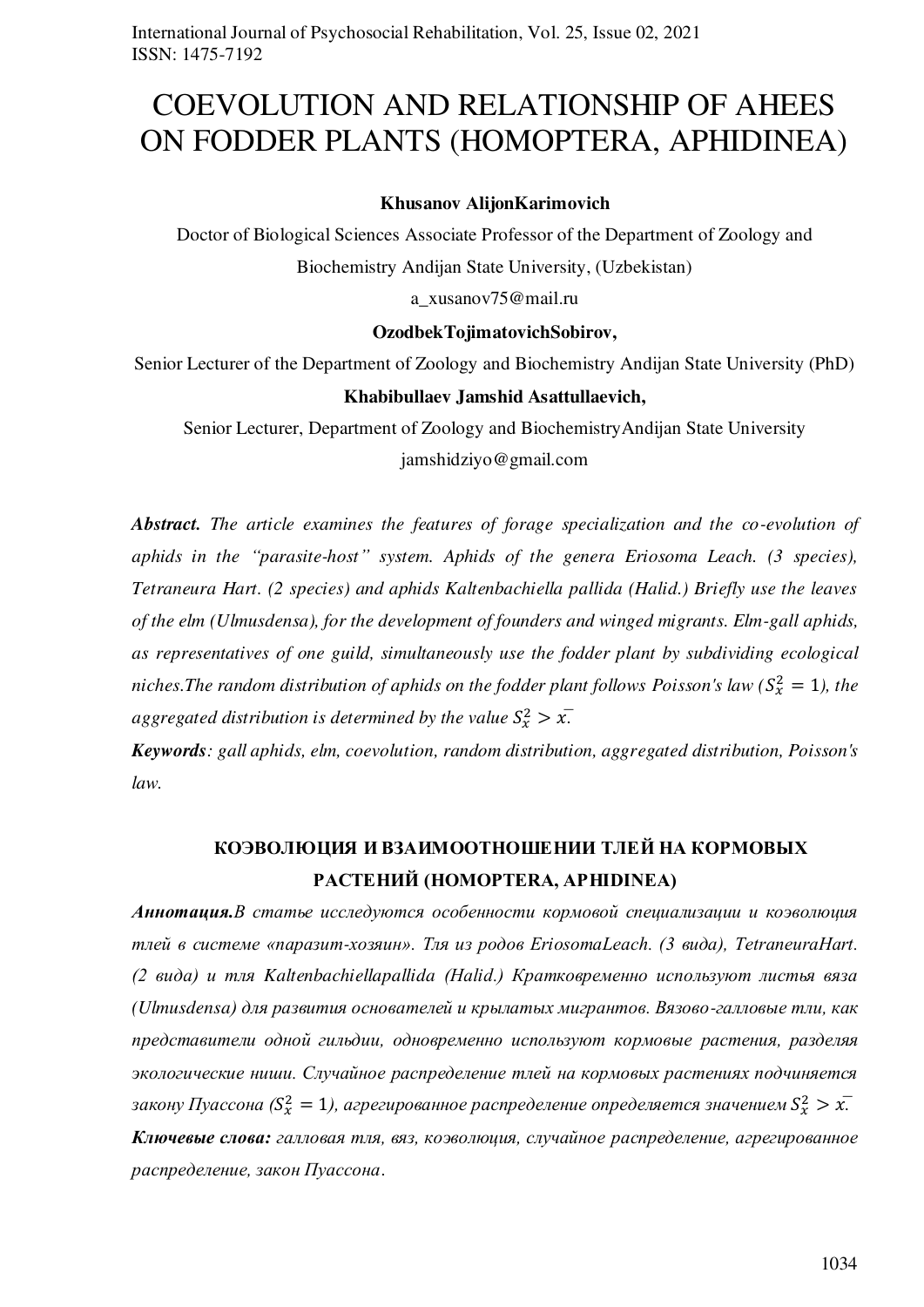The habitat and feeding characteristics of amphibians are not only accidental, but also the product of historically evolutionary biotic relationships between them, the result of coevolution. Such ecological indicators, taken separately and unique to this species, play an important role in its taxonomic analysis [2, pp- 202].

Changes in the forage plant as a result of the life activity of the perennial insects, all the injuries are considered as a pathological phenomenon, the reaction of plants to the effects of insects.

The importance of gall formation of these insects is that they provide the initial stimulus for the formation of secondary meristematic tissue, not only providing nourishment to the insect, but also controlling the subsequent formation of galls, which is guaranteed to isolate them from changing environmental conditions. In general, the process of gall formation is several times faster than the growth of larvae in it.

This research was based on the materials collected from the East Fergana region in 2004- 2019, the results of applied research and observations. The bulk of all materials for the study of the fauna of peregrine falcons were collected from March to the end of November, and if necessary a certain part was collected during the winter months. The collection materials of the Laboratory of Experimental Biology and Ecology of Andijan State University on aphidofauna of other regions of Central Asia were also used.

During the study, all vertical regions of East Fergana (altitude from 350-400 m. to 3500- 4100 m. above sea level) - low plains, hills, foothills, mid-mountain and high mountain regions, natural and cultural landscapes were fully covered. Commonly accepted entomological, aphidological, coccidiological and cicadological methods of materials on winged insects [1, pp-82;5, pp-39;6, 250 p; 7, 312 p; 8, 450-p; 10, 256-p;11; pp. 87-88;12, 211-p;14, 21-p; 15, pp. 489- 616.] collected and processed on the basis of.

Among the equal-winged insects, aphids and psillids cause damage to food plants, the specificity of the damage, i.e. the different degrees of deformation of leaves and twigs, the formation of semi-open or closed galls are unique to this group of insects. Accordingly, it can be seen that open, covert, semi-covert and mixed types of lifestyles are formed in their forage plant [3, pp. 95 - 98].

In the parasite-host system, aphids, like all parasites, specialize in the efficient use of their host, the food plant. As a result, a single leaf of the forage plant feeds on several seed species. For example, Eriosoma Leach., 3 species of seeds, Tetraneura Hart., 2 species of seeds and *Kaltenbachiella pallida* (Halid.) Species live on the slate leaves.

The species *Eriosomalaniginosum* (Hart.) is distinguished by the large, thin-walled, green hairs on the leaf surface that are round, covered with hairs. *E.faenax*Mordv. the juice forms fake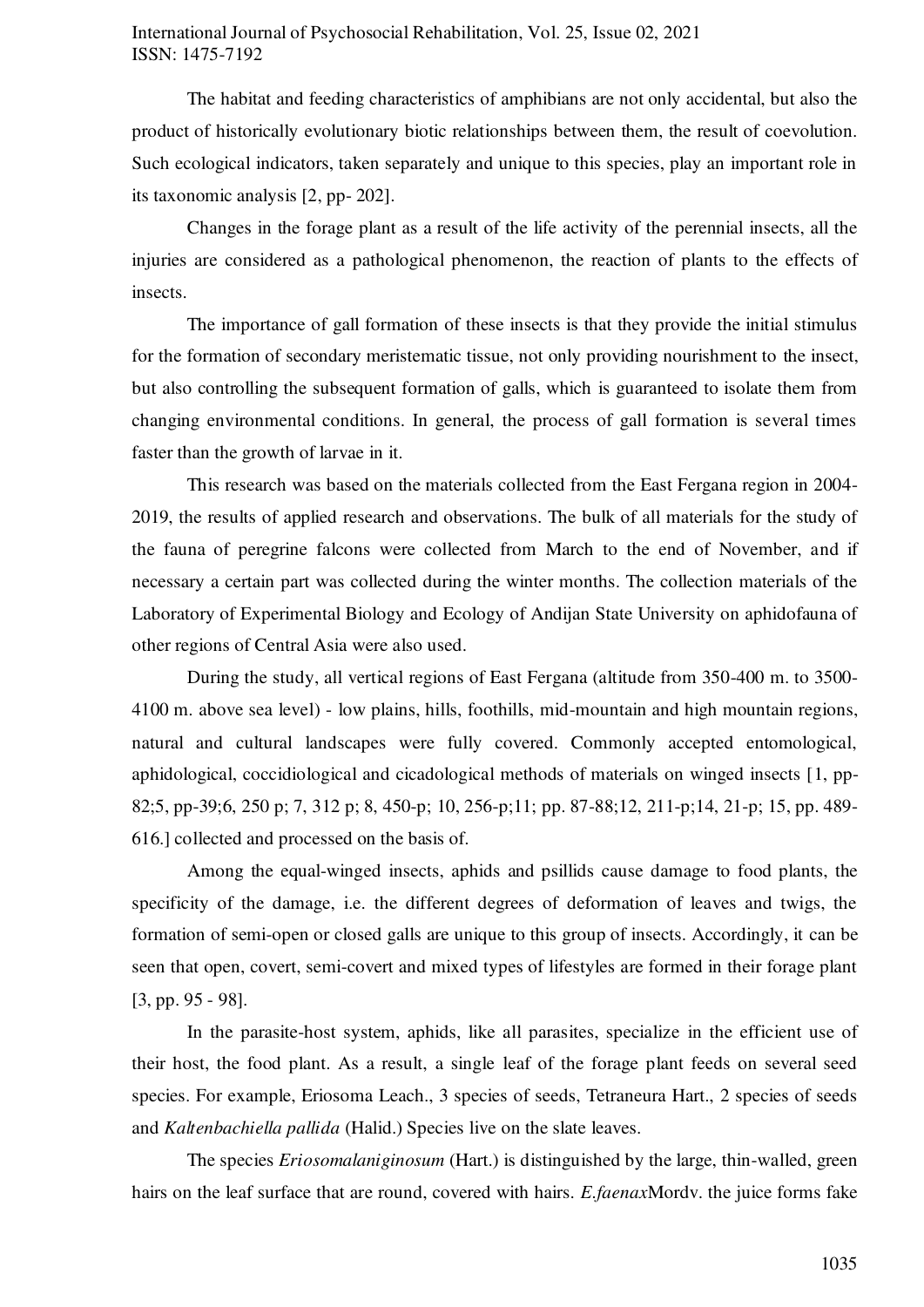galls. As a result of its action, the leaves are strongly curled and porous on the underside, the leaf surface becomes slightly reddish. As a result of feeding on the juice of *E.ulmi* (L.), the leaf is wrapped in a tube-shaped downward direction (Fig 1).

*Tetraneuracoerulescens* (Pass.) Forms large reddish galls on the surface of the leaf. *Tetraneuraulmi* (L.) galls are also located on the leaf surface, the main difference being that they are small in size, in the form of restored columns, the base is slightly thinner, usually 2-4, and sometimes more. *Kaltenbachiella pallida* (Halid.) galls are located on the surface of the leaf, at the base of the central vein, close to the leaf blade [4, 59 p.]. The galls are round, hard, and the walls thick.



**Picture** 1. Galls formed by juices that live on the birch

Based on the results of the above analysis, it can be noted that the vast majority of equalwinged insects specialize in feeding on the leaves of the plant.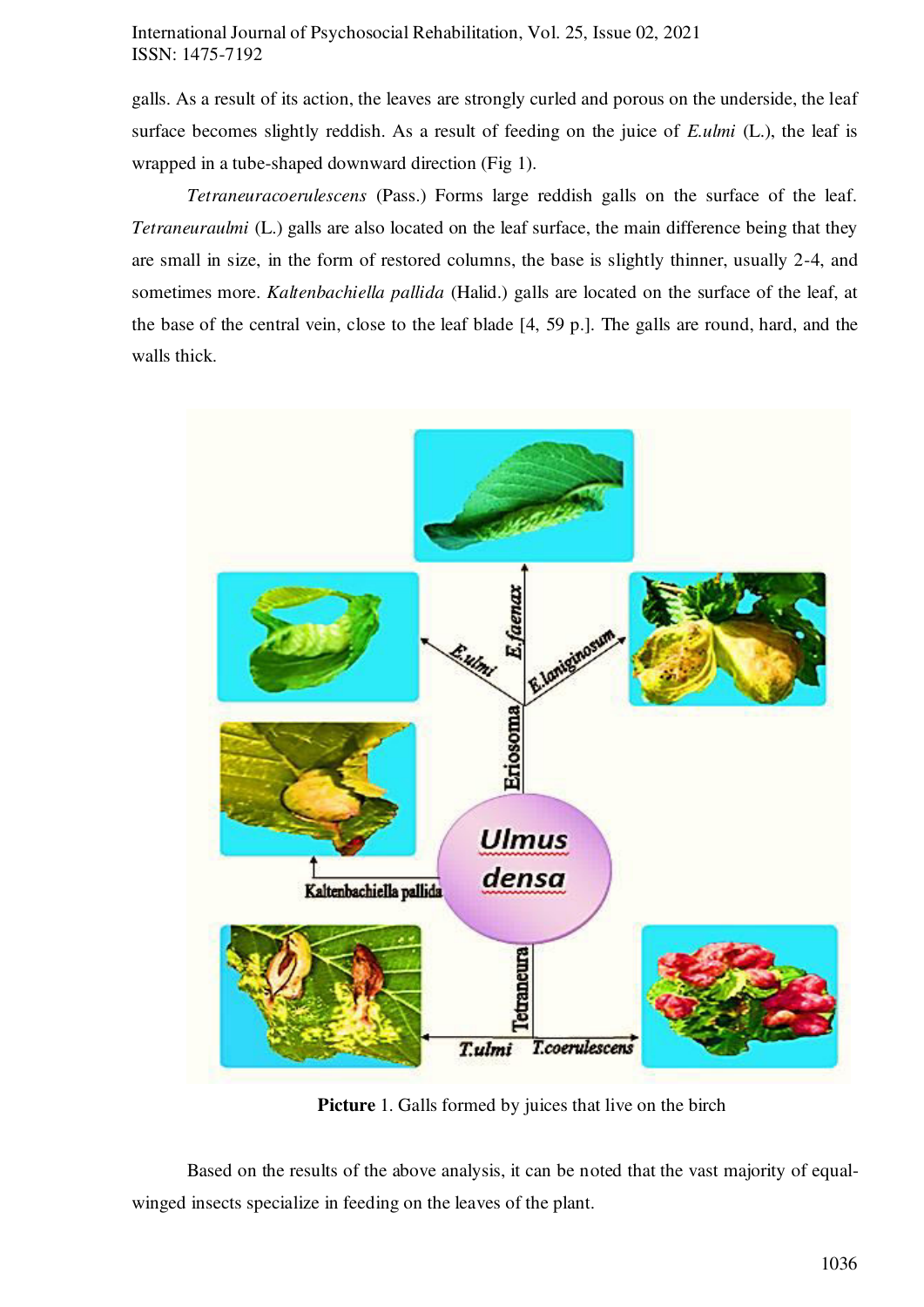Some authors have suggested that the degree of deformation of plant tissues under the influence of sap is linearly related to the concentration of β-indolyl-acetic acid in their saliva. An increase in its concentration also led to an increase in leaf deformation [9, 415 p.]. The parenchyma cells of the leaves are a rich source of carbohydrates and protein for this group of insects. For example, 15 (88.3%) species of sap belonging to 17 species living in poplars, elm and pistachio live only in the leaves of food plants. Only 2 (11.7%) species of pemphigus (*Pemhigusimmunis, P.vesicarius*) feed on phloem. Depending on the place of residence and feeding, all equal winged-proboscis insects are divided into 2 ecological groups, that is, groups of feeders differ from the parenchyma and phloem. Nevertheless, although the species diversity of this genus of insects is high, the stinging-sucking oral apparatus-stiletto has not undergone significant changes in the historical-evolutionary processes associated with their forage plant.

Characteristically, all species of the genus Pemphigus are associated with a single genus of plants (Populus). The center of the historical formation of pemphigus species diversity was the Hangar continent, which later expanded its range. In particular, some species of pemphigus are distributed throughout the Central Asian regions, and to this day they retain their primary morpho-ecological simplification. The specialization of pemphigus in forage plants dates back to the Upper Cretaceous.

Apparently, the morpho-ecological divergence of the species, adaptation and specialization of the habitat of plants belonging to the genus Poplar in different organs went simultaneously within the seed of pemphigus. This situation can also be seen in the example of pemphigus in the south-eastern regions of Central Asia (Pic. 2).

In the southeastern regions of Central Asia, 8 species of pemphigus have been recorded, each of which has its own habitat and feeding, and develops in different parts ofthe poplar without direct interaction with each other due to the separation of ecological shelves. The gallshaped forms of pemphigus are irreversible. For example, the gems of *Pemphigus bursarius* are formed in the leaf band, noxious these galls are green, then have red and reddish spots. Thickwalled walnut galls of the genus *P.immunis* are located on the branch. Located on the surface of the leaf, the light yellow-green galls at the base of the central vein are characteristic of *P.napaeus* sap. *P.populi* forms round galls at the base of poplar leaves. Young galls are red, then reddish-green, and when they mature, they turn greenish-pink. On the surface of the leaf, pillowshaped pale red galls along the central vein are formed as a result of the development of *P.populinigrae* sap. The galls of *P.protospirae* juice can be easily separated, spiral green, then reddish-red galls are formed as the leaf band rotates clockwise around its own axis. A distinctive feature of the *P.vesicarius*species is the formation of large bright green capillary galls on young branches (Pic. 2).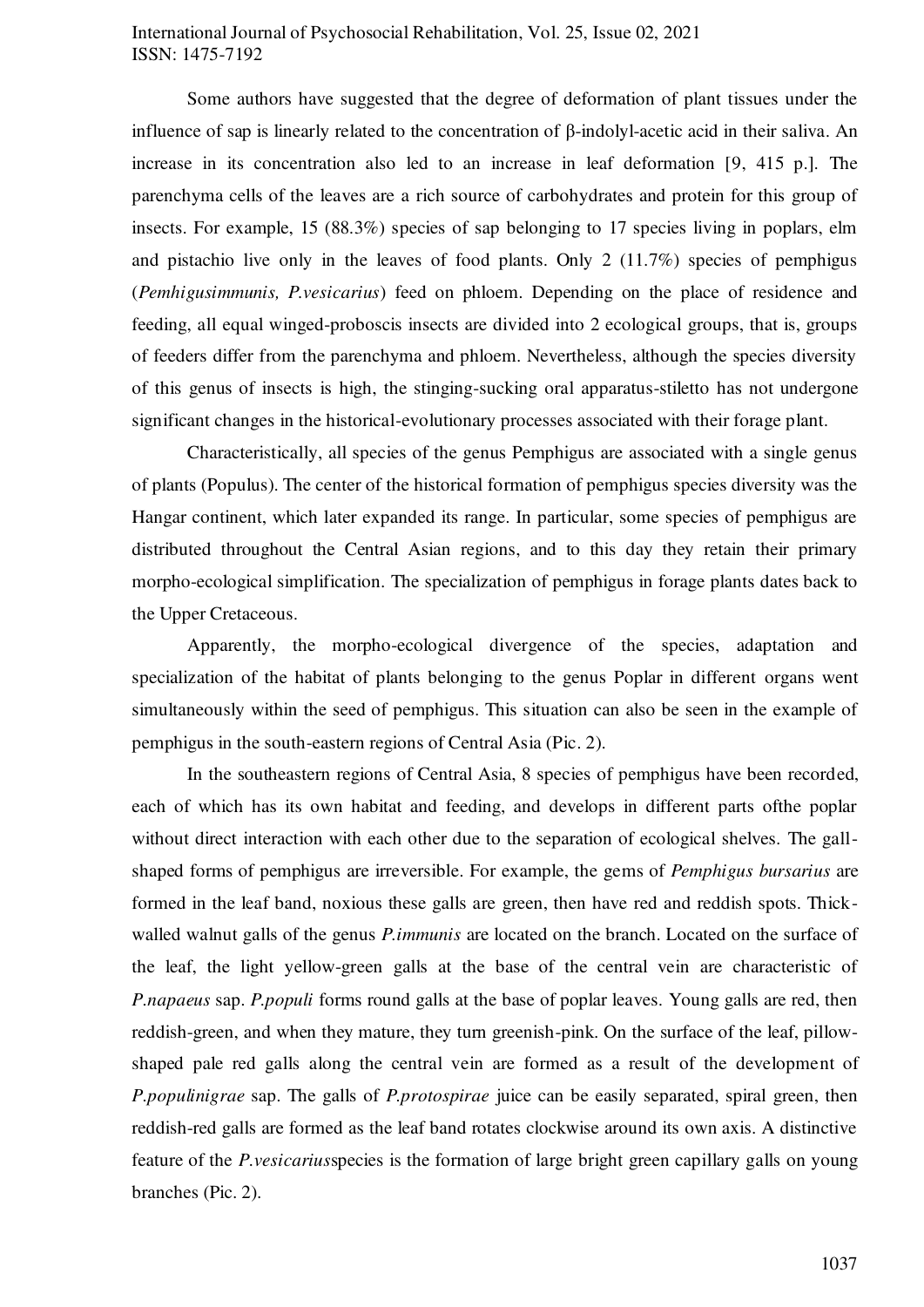The walls of these galls are thin, and over time their walls rupture on all sides [13, pp.517-533].

Divergence of the morpho-ecological separation of the species occurred in proportion to the habitats occupied by the pemphig sap in the main food plant. Pemphiguses form 3 types of galls according to their structure. That is, closed (*Pemphigus populi, P.populinigrae*), semiclosed (*P.protospirae*), and open (*P.bursarius*) galls [16, pp.229-247].



**Picture** 2. Divergence of pemphigus juices by habitat and nutrition

In the "parasite-host" system, evolutionary ancient groups of algae (e.g., Lachnidae species) live in the bodies and branches of conifers by feeding on phloem.This feature is also preserved in the way of life of the Central Asian species, which lost their primary food plants in their time (*Pterochloroidespersicae, Maculolachnussubmacula, Tuberolachnussalignus*, etc.) in secondary specialized food plants (Rosaceae, willow).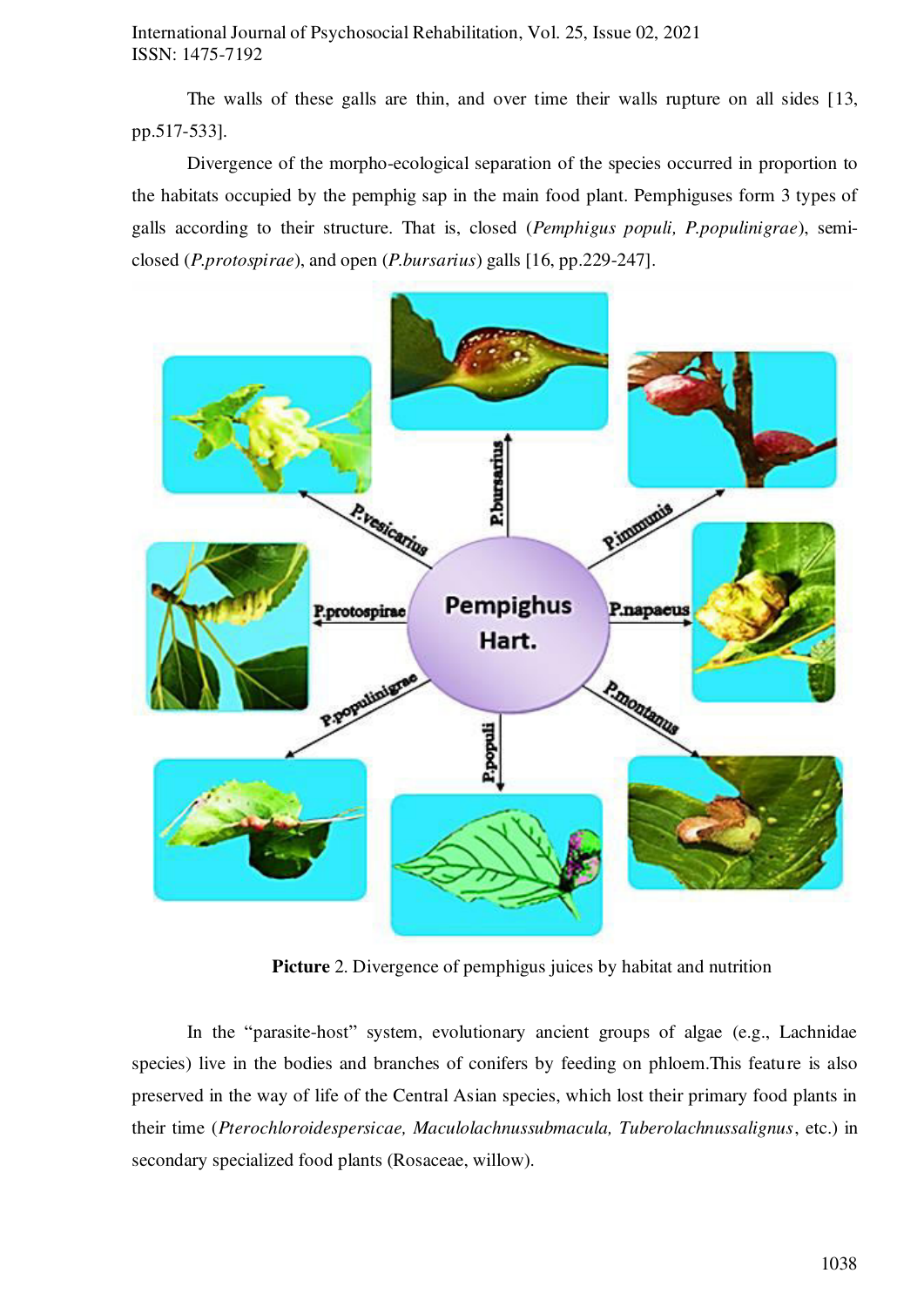Sometimes this condition also occurs in some species of the evolutionary young family aphid (Aphididae). For example, *Ferganaphisalaica*Mukh. Et Akhm. the species *Loniceranummularifolia* lives in dense colonies along the trunk and branches. Its feeding on phloem is an exception among the nearly 30 Lonicera saplings found in Central Asia. All other types of juices in this group have a parenchymal feeding method.

Another feature of the specialization and coevolution of the parasite-host system of parasitic insects is that they do not occupy all the bushes or all the leaves of the forage plant at the same time.

This condition is called "aggregation or grouping of sap in food plants" [2, 202 p.]. When this process is analyzed in the example of saplings, it becomes clear that they choose the most suitable ones for living and feeding, that is, when the number of bushes of the forage plant is dense, the sap is fed in relatively sparsely planted bushes.

For example, M.Kh.Akhmedov noted that in the basin of the Kok-Suvriver of the Alay ridge, in the area of 2 hectare, only *Hyadaphispasserinii, Semiaphislonicerina* saplings were found in the bushes on the edge of the sluice, in their lower tier. However, it is known that more than 10 species of honeysuckle juices are found in the same region. Accordingly, it is emphasized that the density of a forage plant does not always mean that species diversity and quantity density are high [2, 202 p.].

A similar condition from another group of insects was noted in the larvae of the *Pierisrapae* butterfly, where the worms were more common in areas where cabbage bushes were rare [9, 415 p.].

It should be noted that as a result of the fact that equal-winged insects do not occupy all the leaves of the food plant, the leaves that are free from them play the role of "private shelter" for insects.

For example, *Hyadaphispasserinii* was found in only 3 of the 8 leaves 10 cm long of the feeding branch, and if the pest had taken all the leaves, they would all have been deformed.

This would be contrary to the principle that in a "parasite-host" system, the parasite needs effective long-term nutrition from the host organism. A similar situation is observed in cabbage juice (*Brevicorynebrassicae*) [13,pp.517-533].

According to the results of observations in the agrocenosis of cotton (Andijan region, Altynkul district, farm "Oltinkolgulshani", may-august, 2018-2019), the density of sap (*Aphis crassivora, A.gossypii, Acyrthosiphongossypii*) during the first growing season of cotton and their random distribution across cotton fields is observed.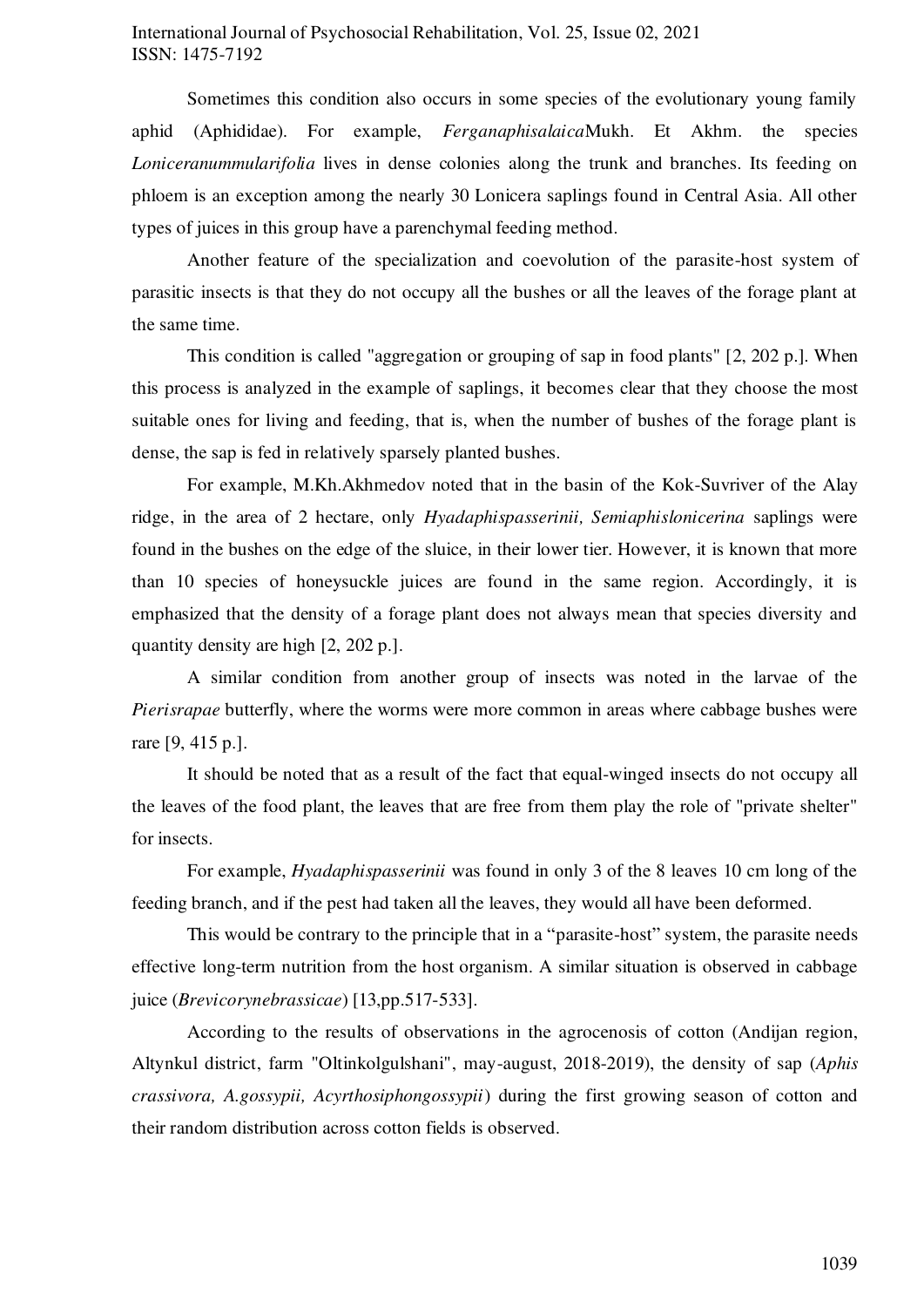It is known that the random distribution of insects corresponds to Poisson's law of distribution  $(y=\frac{m^x}{y}$  $\frac{n}{|x|}e^{-m}$ , i.e. by comparing the practical results with the value *y* - it is possible to determine whether the current distribution is discrete asymmetric or negative.

In particular, the analysis of the discrete asymmetric distribution of juices according to Poisson's law shows that the ratio between the quantitative density of juices (-xiPi) and the frequency of their random distribution was  $\bar{x}=1.99$ , the variance index  $(S_x^2)$  was 1.61. The coefficient of variation (CV) was at a high level (89.86%) in line with the random distribution requirement.

Based on the results of the calculations, the actual and theoretical frequencies in the discrete asymmetric distribution of the juices were compared, and the random distribution indicators corresponded to the theoretical indicators (280 = 280).

The random distribution of insects can also be determined on the basis of the ratio of the variance index to the arithmetic mean  $(S_x^2 = \bar{x})$ , i.e.this ratio is zero, flat, 1 is random, 1 is aggregation or group [9, 415 p.; 16, P.229-247.].

The result obtained for cotton stalks, i.e., the ratio  $S_x^2 = 161/\overline{x} = 1.99$ , is 0.80, or 1 when rounded, and a random distribution is observed in the distribution of these insects during the same period of the season.

In the middle and end of the summer season, melon (*Aphis gossypii*) and large cotton (*Acyrthosiphongossypii*) sap prefers well-developed, budding cotton stalks, resulting in the same cotton stalks suffering more severe damage than others.

During this period, the number of bushes infested with sap can be 12–21% of the total number of seedlings. The sap, which is fed in groups, forms specific local distribution centers in the cotton fields, ie, in their distribution, sparse distribution centers are formed  $(S_x^2 > \overline{x})$ . In the bush, which is free of insects, the effect of sap is not felt.

This distribution feature of sap in food plants is of practical importance in the application of methods of combating them [2, 202 p.].

The ability of insects to aggregate or spread in clusters prevents damage to all bushes of forage plants at the expense of "private shelters" in the reserve, as well as ensures the stability of insect populations in biotic relationships. This, in turn, is undoubtedly the result of coevolution of this group of insects in the "parasite-host" system.

### **Sources:**

1. Abdrashitova N.I., Gabrid N.V. Methodical manual on collection, study and identification of coccids and aphids of trees and shrubs in Kyrgyzstan. National Academy of Sciences of the Kyrgyz Republic. - Bishkek, 2005.- 82 p.